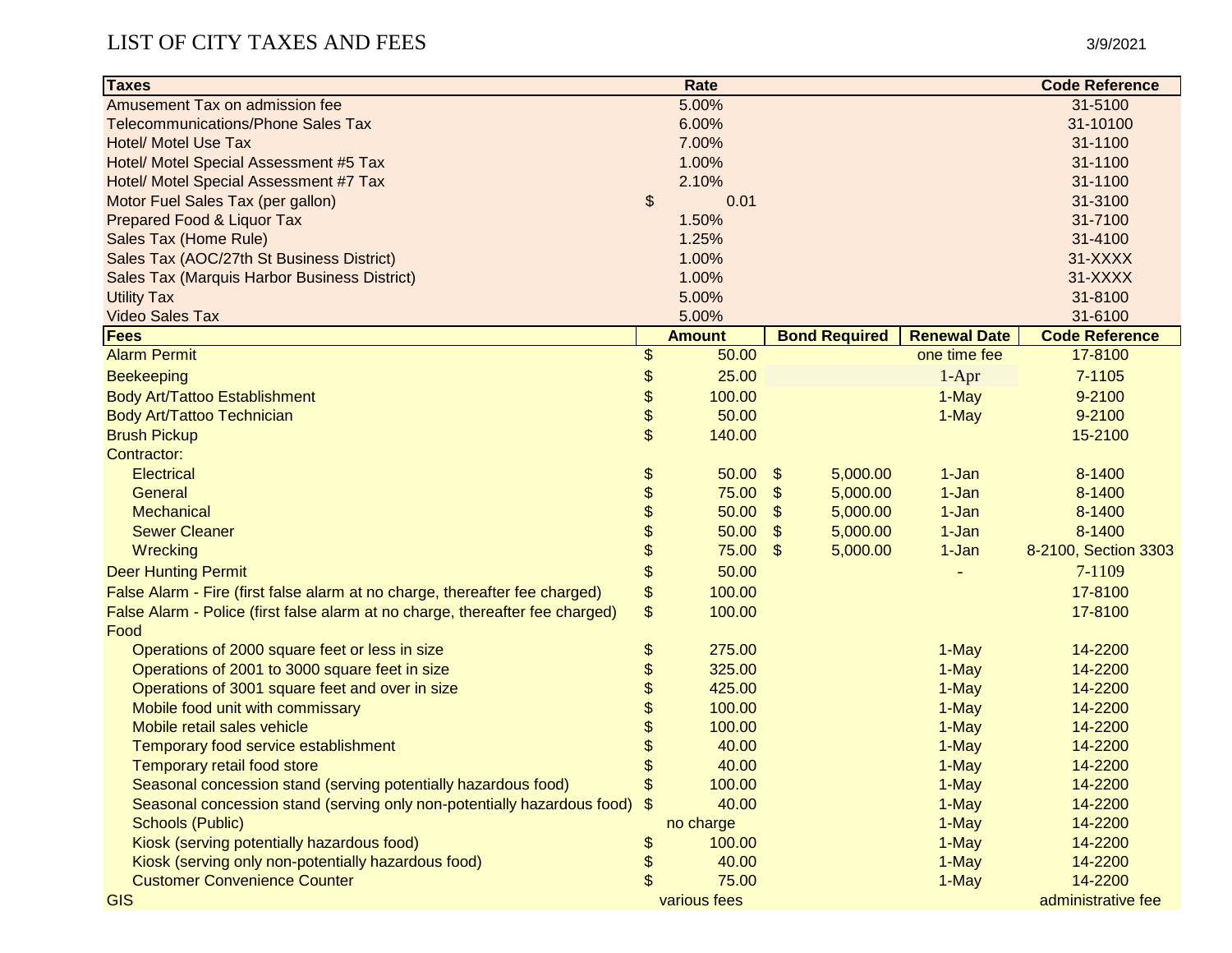|           | <b>Kennels &amp; Pet Shops</b>                    | \$      | 50.00                                        |                                         | 1-May               | 7-4100             |
|-----------|---------------------------------------------------|---------|----------------------------------------------|-----------------------------------------|---------------------|--------------------|
|           | Licensing Agreements - Application fee            | \$      | 150.00                                       |                                         |                     | administrative fee |
|           | <b>Licensing Agreements - amendments</b>          | \$      | 75.00                                        |                                         |                     | administrative fee |
|           | Licensing Agreements - renewal fee                | \$      | 30.00                                        |                                         | 1-Jan               | administrative fee |
|           | iquor Classifications                             |         | <b>Annual Fee</b>                            |                                         | <b>Renewal Date</b> |                    |
| Class A   | Restaurant                                        | Ś.      | 1,400.00                                     |                                         | 1-Oct               | 4-3200             |
| Class AA  | Restaurant-Beer & Wine Only                       | Ŝ.      | 1,400.00                                     |                                         | $1-Oct$             | 4-3200             |
| Class B   | Tavern                                            | Ŝ.      | 1,400.00                                     |                                         | 1-Oct               | 4-3200             |
| Class C   | Packaged Sales Only-Primary                       | \$      | 1,400.00                                     |                                         | 1-Oct               | 4-3200             |
| Class CC* | Packaged Sales Only-Secondary                     | $\zeta$ | 1,400.00                                     |                                         | 1-Oct               | 4-3200             |
| Class CCC | Packaged Sales Beer & Wine Only - Secondary       | $\zeta$ | 1,400.00                                     |                                         | 1-Oct               | 4-3200             |
| Class D   | <b>Clubs/Fraternal Organizations</b>              | \$      | 1,400.00                                     |                                         | 1-Oct               | 4-3200             |
| Class E   | <b>Rental Hall</b>                                | \$      | 1,400.00                                     |                                         | 1-Oct               | 4-3200             |
| Class F   | Hotel/Motel                                       | \$      | 1,400.00                                     |                                         | 1-Oct               | 4-3200             |
| Class FF  | <b>Hotel/Motel Limited</b>                        | $\zeta$ | 1,400.00                                     |                                         | 1-Oct               | 4-3200             |
| Class G   | Entertainment/Recreational Facility               | Ś.      | 1,400.00                                     |                                         | 1-Oct               | 4-3200             |
| Class H   | <b>Civic Center</b>                               | \$      | 6,800.00                                     |                                         | 1-Oct               | 4-3200             |
| Class I   | <b>Special Event-Not for Profit</b>               | \$      |                                              | \$25.00/per event                       | 1-Oct               | 4-3200             |
| Class II  | <b>Special Event-Hosted Bar</b>                   | $\zeta$ |                                              | \$25.00/per event                       | 1-Oct               | 4-3200             |
| Class III | <b>Special Event-Homebrewer</b>                   | \$      |                                              | \$25.00/per event                       | 1-Oct               | 4-3200             |
| Class J   | <b>Park Concession</b>                            |         | No charge; City is licensee                  |                                         | 1-Oct               | 4-3200             |
| Class K   | <b>Video Gaming Establishment</b>                 | Ŝ.      | 1,400.00                                     |                                         | 1-Oct               | 4-3200             |
|           | Liquor Options                                    |         | <b>Annual Fee</b>                            |                                         | <b>Renewal Date</b> |                    |
| Option 1  | <b>Outdoor Use</b>                                | Ŝ.      | 400.00                                       |                                         | 1-Oct               | 4-3200             |
| Option 2  | <b>Additional Bar Station</b>                     | \$      | 400.00                                       |                                         | 1-Oct               | 4-3200             |
| Option 3  | <b>Caterer's Retail</b>                           | \$      | 400.00                                       |                                         | 1-Oct               | 4-3200             |
| Option 4  | <b>Restaurant Alternate</b>                       | $\zeta$ | 400.00                                       |                                         | 1-Oct               | 4-3200             |
| Option 5  | Extended Hours-3 a.m.                             | \$      | 1,000.00                                     |                                         | 1-Oct               | 4-3200             |
| Option 6  | Retailer's Off-Site Special Use                   | \$      | 100.00                                       | \$25.00/per event                       | 1-Oct               | 4-3200             |
| Option 7  | Retailer's On-Site Outdoor Special Use            | $\zeta$ |                                              | \$25.00/per event                       | 1-Oct               | 4-3200             |
| Option 8  | <b>Retailer's On-Site Pouring</b>                 | $\zeta$ | 400.00                                       |                                         | 1-Oct               | 4-3200             |
|           | Liquor - Application (Class D only)               | \$      | 1,000.00                                     |                                         |                     | 4-3200             |
|           | Liquor - Application (for profit)                 | \$      | 3,000.00                                     |                                         |                     | 4-3200             |
|           | <b>Massage Establishment</b>                      | \$      | 50.00                                        |                                         | 1-May               | 9-6100             |
|           | Mobile Home Park (per space)                      | \$      | 3.00                                         |                                         | 1-May               | 19-2100            |
|           | <b>Mobile Home Park</b>                           | \$      | 100.00                                       |                                         | 1-May               | 19-2100            |
|           | <b>Outdoor Carnival and Circus</b>                | \$      |                                              | 175.00 plus \$50 per addl of            |                     | 5-3100             |
|           | Pawnbroker                                        | \$      | $550.00$ \$                                  | 2,000.00                                | 1-May               | 17-6100            |
|           | Pet Tag (R.I. County only)                        |         |                                              | <b>Register with Rock Island County</b> |                     |                    |
|           | Pyrotechnic                                       |         | various fees                                 |                                         | annual permit       | 11-1100            |
|           | Raffle (no charge if prize is less than \$250.00) | \$      | 25.00                                        |                                         |                     | 17-9100            |
|           | <b>Reinstatement Fee</b>                          |         | amount of license or \$200 whichever is less | $1 - 1117$                              |                     |                    |
|           | Rental Housing Inspection (2 - 4 units)           | \$      | 50.00                                        |                                         |                     | 8-7200             |
|           | Rental Housing Inspection (5-10 units)            | \$      | 75.00                                        |                                         |                     | 8-7200             |
|           | Rental Housing Inspection (11 - 50 units)         | \$      | 150.00                                       |                                         |                     | 8-7200             |
|           | Rental Housing Inspection (51 + units)            | \$      | 200.00                                       |                                         |                     | 8-7200             |